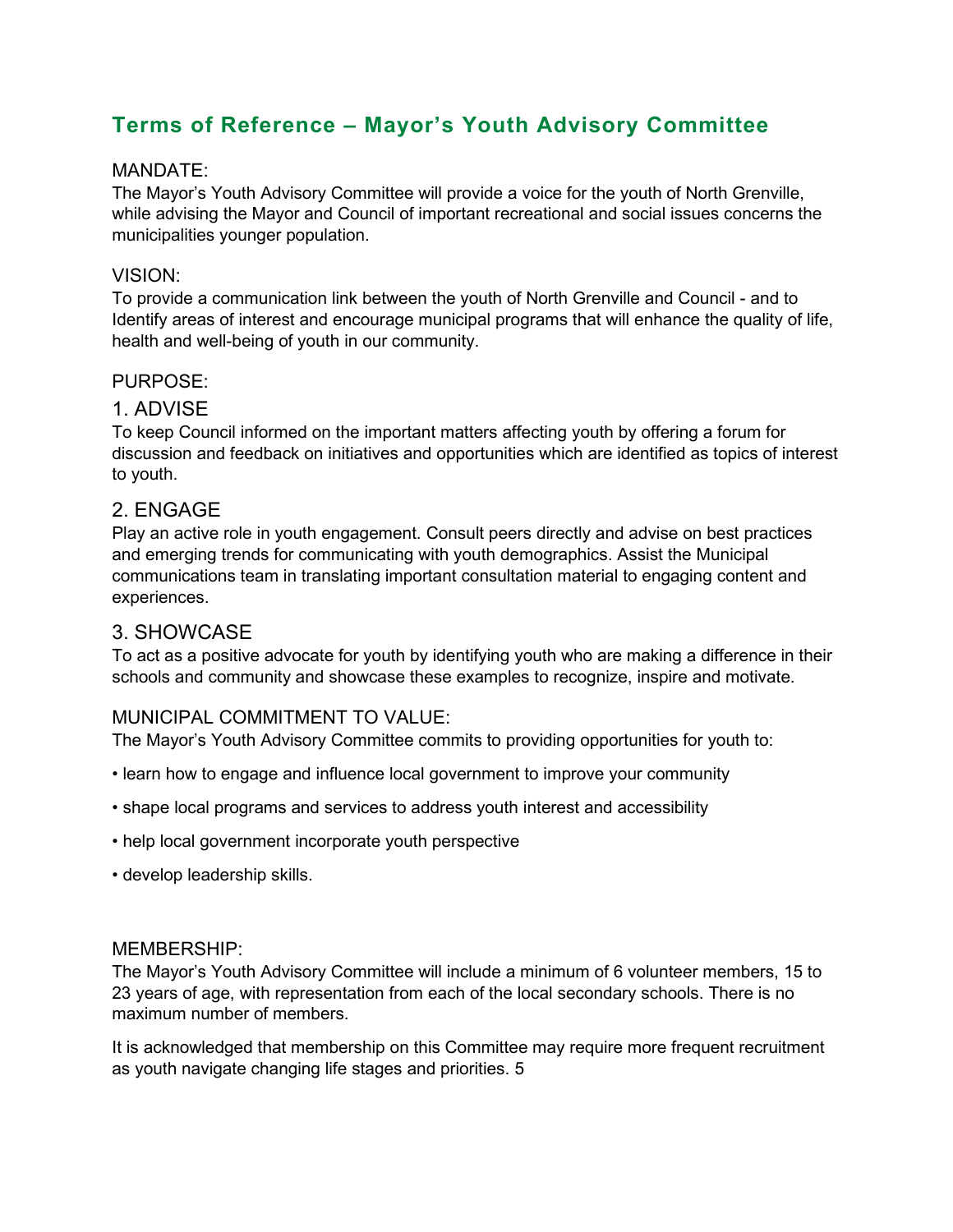The Committee, by a majority vote of its members, may recommend to Council to remove any member of the Committee who does not fulfil their obligations under their appointment.

A staff person(s) from Parks, Recreation & Culture, the Mayor's Office, a representative from the North Grenville Library, and other complimentary organizations may also attend meetings as a liaison(s) to the Municipality.

The Mayor will also be an ex-officio member of the Committee.

### COMMITTEE STRUCTURE:

Appointment to the Mayor's Youth Advisory Committee:

To be considered to sit as a member of the Committee all students will be required to complete an online committee application. Promotion will also happen over relevant social media applications.

Applications for representatives from each high school will be administered and reviewed at each school. Applications will be submitted to the Municipality of North Grenville and reviewed by the selection committee that will consist of the Mayor, a Council member, a representative from the Department of Parks, Recreation & Culture, a representative from the North Grenville Public Library and a representative from the local health unit.

#### TERM:

The term of the Committee will be one school year (September to June).

#### COMMITTEE CHAIR:

The Committee shall elect a Chair and Vice-chair from among its volunteer members, elected by secret ballot by majority of the voting members of the Committee.

The Committee will present the Committee's report and recommendations 2 times per year to Council.

#### ADVISORS:

The Committee may invite additional content experts to attend regular meetings and to present at specific meetings when deemed appropriate and helpful.

#### MEETINGS:

The Committee shall meet once every month (for regular meetings) – either in person or via an accessible virtual platform. Additional meetings shall be held at the call of the Chair.

Agenda packages will be sent out the week prior to the meetings and published on the Municipality's website. Draft minutes will be distributed by email to each Committee member by the Mayor's Office/Department of Parks and Recreations within one week following the meeting.

#### QUORUM:

Quorum of the Committee shall be 50% +1 of the appointed members in attendance in person.

Votes by the Committee will be held at regular or special meetings. Decision making of the group shall be by majority vote of those in attendance.